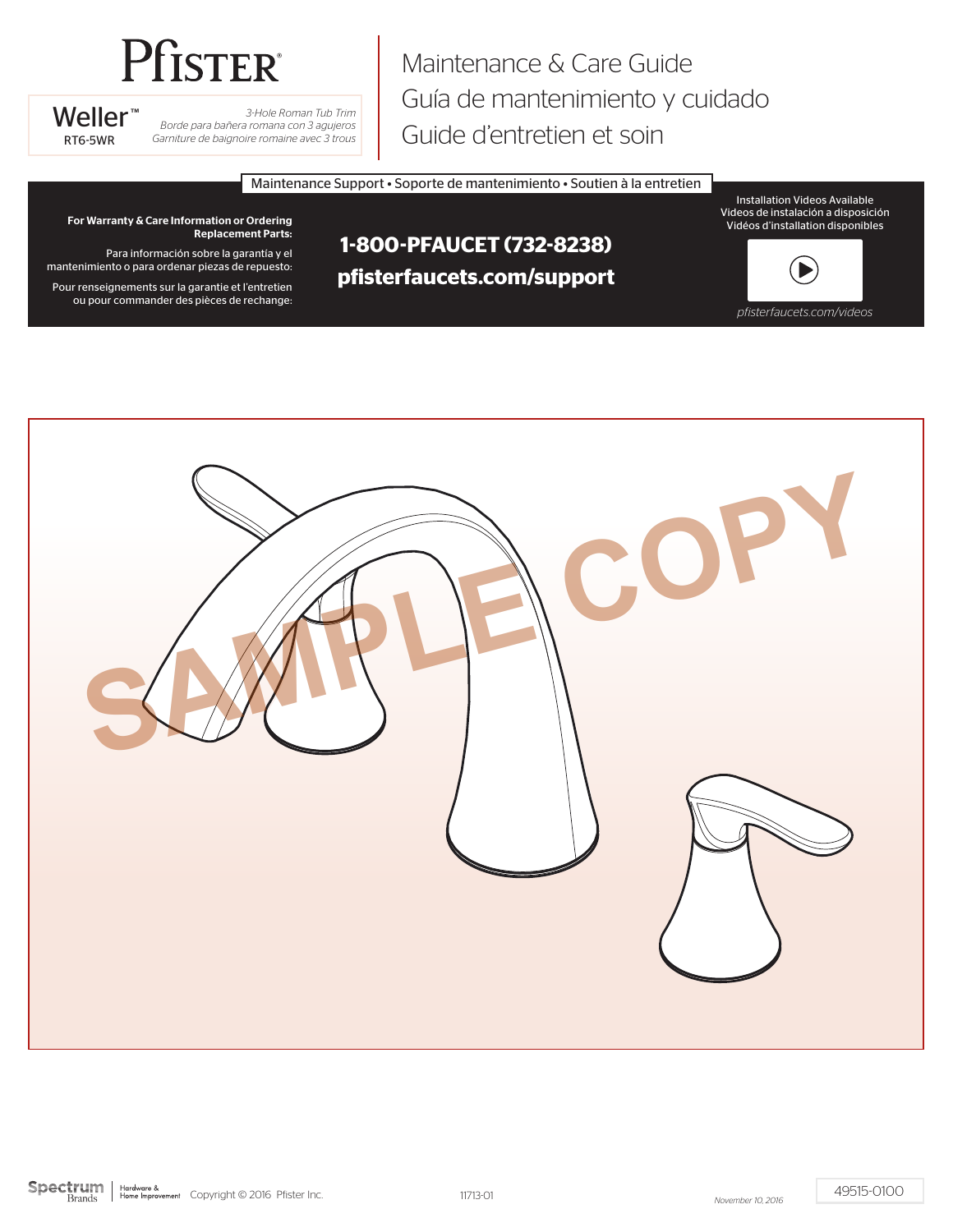# RT6-5WR • Parts Explosion • Despiece de piezas • Vue éclatée des pièces



|         | <b>English</b>               | Español                            | <b>Francais</b>                       |
|---------|------------------------------|------------------------------------|---------------------------------------|
| $\star$ | Replace * with Finish Letter | Sustitue * con la letra de acabado | Remplace * avec la lettre de finition |
|         | Polished Chrome              | Cromo Pulido                       | Chrome Poli                           |
|         | <b>PVD Brushed Nickel</b>    | PVD Niquel Cepillado               | <b>PVD Nickel Brosse</b>              |
|         | Tuscan Bronze                | Bronce Toscano                     | Bronze Le Toscan                      |

#### If deck thickness exceeds 1 <sup>3</sup>/<sub>8</sub>" (35 mm), Stem Extension Kit 974-375 must be used.

sor de la plataforma excede 1 3/8 pulg. (35 mm), se debe ın juego de extensión del vástago 974-375 de Pfister™.

seur du plateau de montage dépasse 1 3/8 po. (35 mm), il est ire d'utiliser un kit de prolongement de tiges Pfister™ 974-375.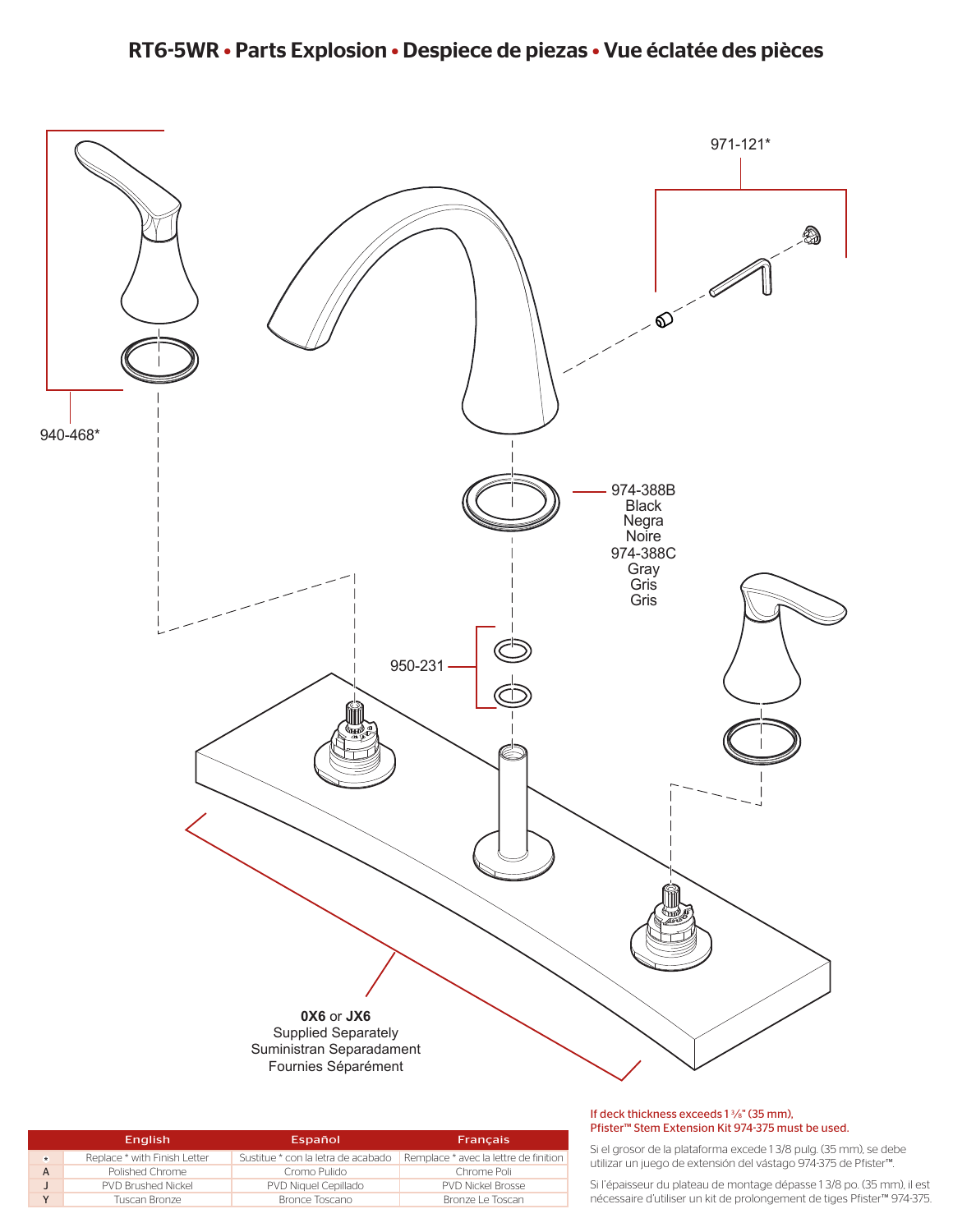# Maintenance & Care • Mantenimiento y cuidado • Entretien et soin

# English

## Cleaning Instructions:

For all handles and decorative finishes, use only a soft damp cloth to clean and shine. Use of polish, detergents, abrasive cleaners, organic solvents or acid may cause damage. Use of anything other than a soft damp cloth will nullify the warranty.

## Special Trim:

Trim products which contain porcelain or other similar substance are not acceptable for public areas or commercial use. Installation of said trim is at user's discretion!

# Español

#### Instrucciones para limpieza:

Para las manijas y acabados decorativos, utilice únicamente un paño suave mojado para limpiar y pulir. El uso de pulimento, detergente, limpiadores abrasivos, solventes orgánicos o ácido puede ocasionar daños. El uso de cualquier otro método de limpieza distinto de un paño húmedo anulará la garantía.

#### Acabados especiales:

Los productos con acabados que contienen porcelana u otras substancias similares no son aceptables para áreas públicas ni para usos comerciales. ¡Su instalación bajo tales circunstancias es bajo el riesgo del usuario!

# Français

#### Instructions de nettoyage:

Pour toutes les poignées et les finis décoratifs utilisez uniquement un chiffon humide doux pour nettoyer et faire briller. L'utilisation de polis, détergents, produits abrasifs, solvants organiques ou acides peut causer des dommages. Utiliser autre chose qu'un chiffon doux humide annule la garantie.

## Garnitures spéciales:

les garnitures contenant de la porcelaine ou une autre substance similaire ne sont pas acceptables dans les lieux publics ou les établissements commerciaux. La pose de telles garnitures se fait aux risques de l'utilisateur!

> For Warranty & Care Information or Ordering Replacement Parts:

Para información sobre la garantía y el mantenimiento o para ordenar piezas de repuesto:

Pour renseignements sur la garantie et l'entretien ou pour commander des pièces de rechange:

Pfister® 1-800-PFAUCET (732-8238) pfisterfaucets.com